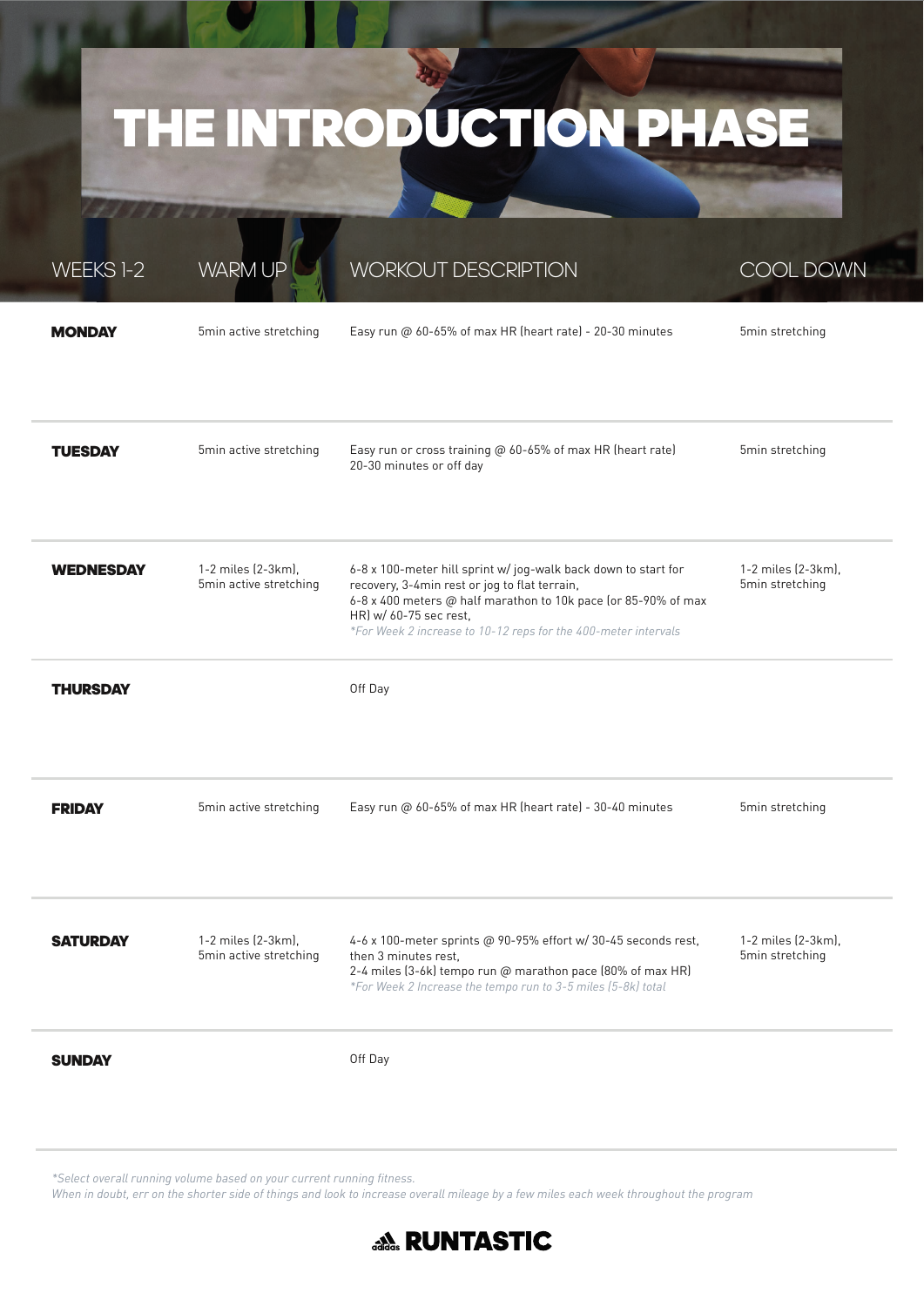### TRAINING BLOCK 1

WORKOUT DESCRIPTION

| <b>MONDAY</b>    |                                              | Off day or easy cross training @ 60-70% of max HR (heart rate)                                                                                                                                                                                                                                     |                                       |
|------------------|----------------------------------------------|----------------------------------------------------------------------------------------------------------------------------------------------------------------------------------------------------------------------------------------------------------------------------------------------------|---------------------------------------|
| <b>TUESDAY</b>   | 1-2 miles (2-3km).<br>5min active stretching | 4 x 200-meter hill sprint w/ jog-walk back down to start for<br>recovery, 3-4min rest or jog to flat terrain, 4-6 x 800 meters @ half<br>marathon to 10k pace (or 85-90% of max HR) w/ 60-90sec rest,<br>jog back to hill, 4 x 200-meter hill sprint w/jog-walk back down to<br>start for recovery | 1-2 miles (2-3km).<br>5min stretching |
| <b>WEDNESDAY</b> |                                              | Easy run or cross training @ 65-70% of max HR (heart rate)<br>30-50 minutes or off day                                                                                                                                                                                                             |                                       |
| <b>THURSDAY</b>  |                                              | Easy run or cross training @ 70% of max HR (heart rate) - 30-50<br>minutes                                                                                                                                                                                                                         |                                       |
| <b>FRIDAY</b>    | 1-2 miles (2-3km).<br>5min active stretching | 4-6 x 100-meter sprints @ 90-95% effort w/ 30-45 seconds rest,<br>then 3 minutes rest, 3-5 miles (5-8k) tempo run @ marathon to half<br>marathon pace (80-85% of max HR)                                                                                                                           | 1-2 miles (2-3km).<br>5min stretching |

*pace each mile down to goal race pace*

minutes

**SUNDAY** 

**SATURDAY** 

WEEKS 3-5

WARM UP

Long run: 6 to 9 miles. Run the first 3-4 miles  $@$  65-70% of max HR, then increase the pace every 2-3 miles by 10-15 seconds per mile up to a max of 80% max HR

*\*Start easy enough so that you can maintain or slightly increase the* 

Easy run or cross training @ 65-70% of max HR (heart rate) - 30-50

10min stretching

COOL DOWN

#### **AA RUNTASTIC**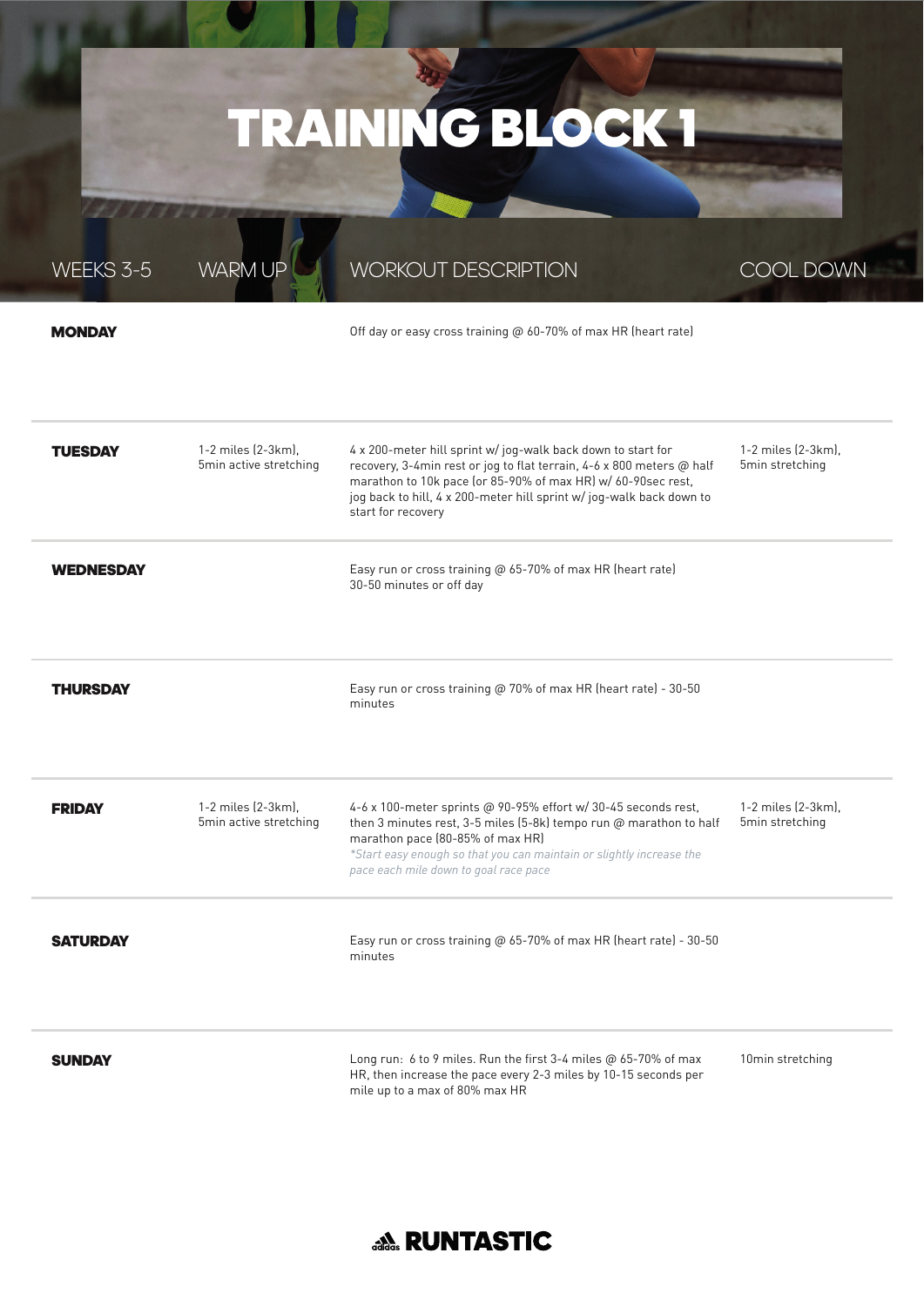### TRAINING BLOCK 2

WEEKS 6-8

WARM UP

#### WORKOUT DESCRIPTION

COOL DOWN

#### **MONDAY**

Off day or easy cross training @ 60-70% of max HR (heart rate)

| <b>TUESDAY</b>   | 1-2 miles (2-3km).<br>5min active stretching | 4-5 sets<br>{400 meters @ 5k pace (93-95% max HR), 1 minute rest,<br>1200 meters @ 15k - HM pace (85-90% max HR)}.<br>Take a 400-meter jog (or 3 minutes rest) between sets                                           | 1-2 miles (2-3km).<br>5min stretching |
|------------------|----------------------------------------------|-----------------------------------------------------------------------------------------------------------------------------------------------------------------------------------------------------------------------|---------------------------------------|
| <b>WEDNESDAY</b> |                                              | Easy run or cross training @ 60-70% of max HR (heart rate)<br>30-50 minutes or off day                                                                                                                                |                                       |
| <b>THURSDAY</b>  |                                              | Moderate pace run or cross training @ 75% of max HR (heart rate)<br>30-50 minutes                                                                                                                                     |                                       |
| <b>FRIDAY</b>    | 1-2 miles (2-3km),<br>5min active stretching | 4-6 x 100-meter sprints @ 90-95% effort w/ 30-45 seconds rest,<br>then 3 minutes rest, 4-6 miles (6-10k) tempo run @ half marathon<br>pace (85% of max HR)<br>*Keep the pace as even as possible from start to finish | 1-2 miles (2-3km),<br>5min stretching |
| <b>SATURDAY</b>  |                                              | Easy run or cross training @ 65-70% of max HR (heart rate)<br>30-50 minutes                                                                                                                                           |                                       |
| <b>SUNDAY</b>    |                                              | Long run: 8 to 11 miles. Run the first 3-4 miles @ 70% of max HR,<br>then increase the pace every 2-3 miles by 10-15 seconds per mile<br>up to a max of 80% max HR                                                    | 10min stretching                      |

#### **AA RUNTASTIC**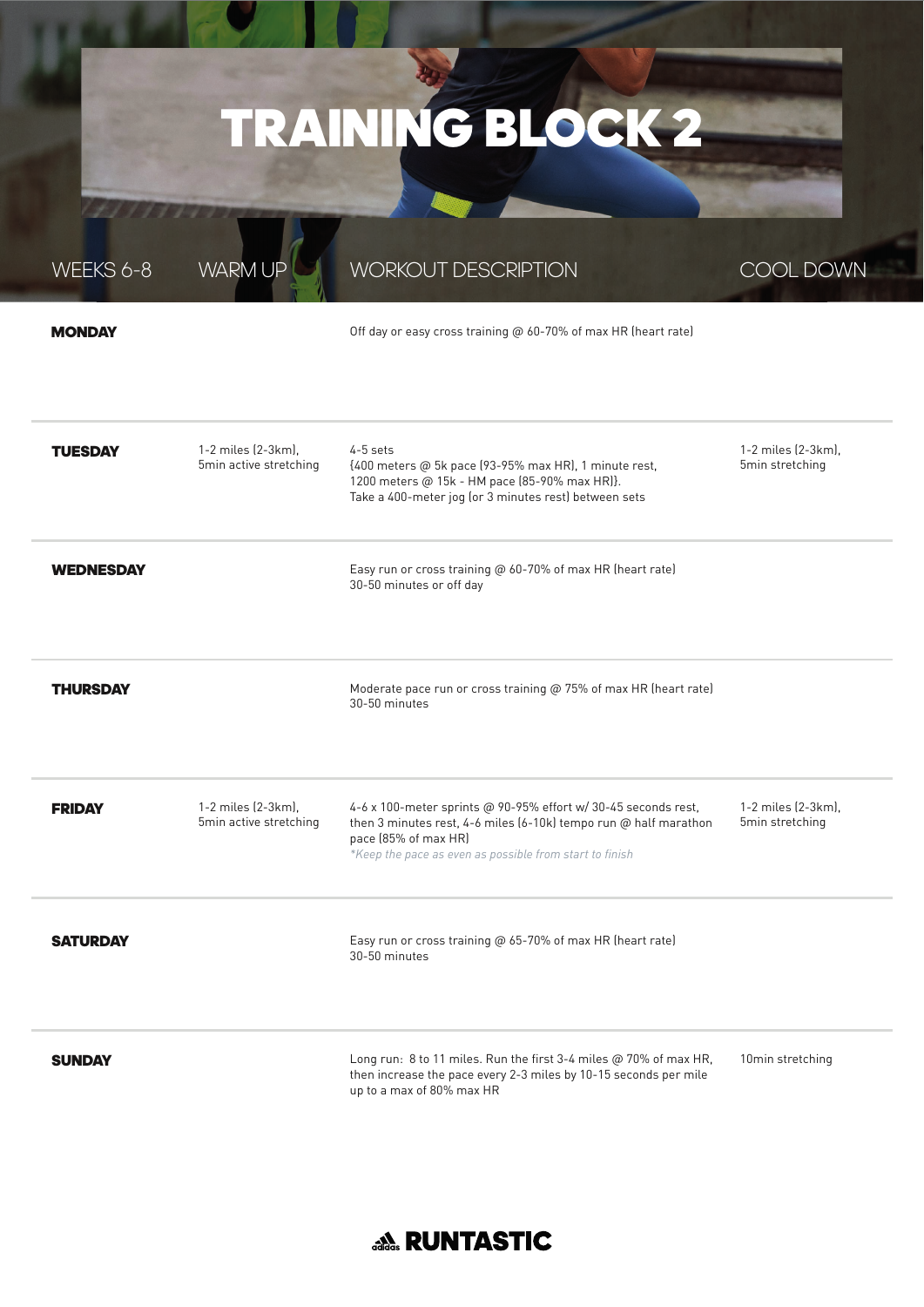## TRAINING BLOCK 3

WORKOLIT DESCRIPTION

COOL DOWN

WFFKS 9-1

 $\Lambda/\Delta$ 

| <b>MONDAY</b>    |                                              | Off day or easy cross training @ 60-70% of max HR (heart rate)                                                                                                                                                                                                                           |                                       |
|------------------|----------------------------------------------|------------------------------------------------------------------------------------------------------------------------------------------------------------------------------------------------------------------------------------------------------------------------------------------|---------------------------------------|
| <b>TUESDAY</b>   | 1-2 miles (2-3km),<br>5min active stretching | 6-8 x (600 meters @ 10k pace, 200 meters @ HM pace, 200<br>meters @ 5k pace). Take a 200-meter walk-jog between sets<br>(approximately 2-2:30 minutes)                                                                                                                                   | 1-2 miles (2-3km),<br>5min stretching |
| <b>WEDNESDAY</b> |                                              | Easy run or cross training @ 65-70% of max HR (heart rate)<br>30-50 minutes or off day                                                                                                                                                                                                   |                                       |
| <b>THURSDAY</b>  |                                              | Moderate pace run or cross training @ 75-80% of max HR - 30-50<br>minutes                                                                                                                                                                                                                |                                       |
| <b>FRIDAY</b>    | 1-2 miles (2-3km).<br>5min active stretching | 4-6 x 100-meter sprints @ 90-95% effort w/ 30-45 seconds rest,<br>then 3 minutes rest, 5-7 miles (8-12k) tempo run $@$ half marathon<br>pace to 15k pace (85-88% of max HR)<br>*Keep the pace as even as possible until the last 1 mile (2k) then<br>increase to top end of effort range | 1-2 miles (2-3km),<br>5min stretching |
| <b>SATURDAY</b>  |                                              | Easy run or cross training @ 65-70% of max HR (heart rate) - 30-50<br>minutes                                                                                                                                                                                                            |                                       |
| <b>SUNDAY</b>    |                                              | Long run: 10 to 13 miles. Run the first 4 miles @ 70-75% of max<br>HR, then increase the pace every 2-3 miles by 10 seconds per mile<br>up to marathon pace (approximately 80% of max HR)                                                                                                | 10-15 min stretching                  |

#### **ANG RUNTASTIC**